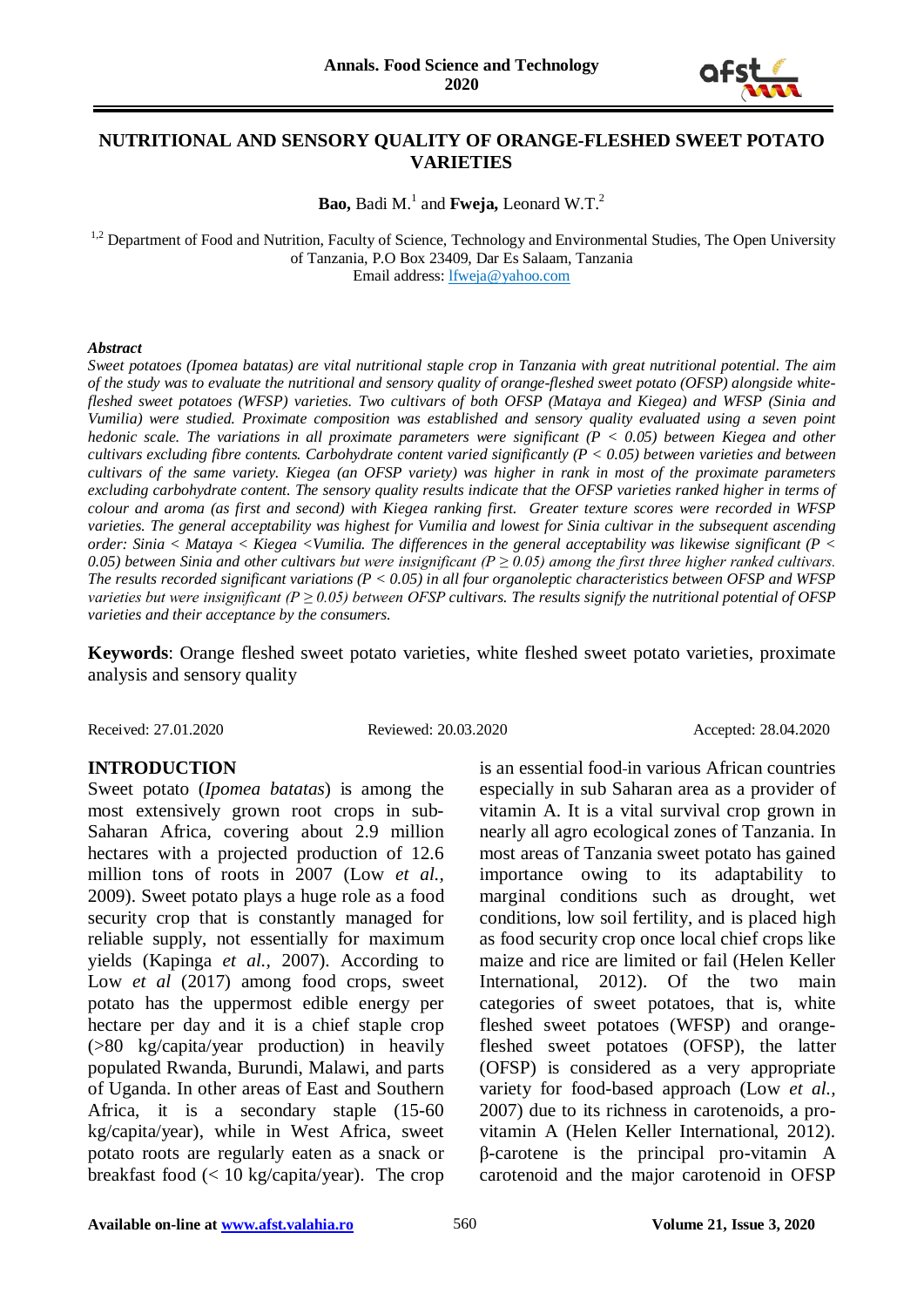

(Takahata *et al.,* 1993). Eating OFSP can offer viable vitamin A, which is important in averting nyctalopia (night blindness) (Ndirigue, 2004) specifically among susceptible individuals (pregnant women and children). In view of its nutritional potential (the OFSP), the International Potato Centre (CIP) in partnership with the National Agricultural Research System reinforced research on sweet potatoes in Tanzania, which resulted in the development of genotypes, some of which have been bred and released. The eight sweet potato varieties that were released between 2002 and 2010, include Mataya, Kiegea, Ukerewe, Vumilia, Mavuno, Sinia, Juhudi and Simama (Helen Keller International, 2012).Other varieties, which were lately released (Kapinga *et al*., 2010) are Ejumula, Kakamega and Naspot 90. According to MAFC (2010), the OFSP varieties (Mataya and Kiegea) were released for use in Tanzania in 2010. Although Mataya and Kiegea varieties are characterized in terms of dry matter content and yield (12-15t/ha) as being moderate, and in terms of tolerance to Sweet Potato Virus Disease (SPVD), nonetheless, tiny if any is known regarding their nutrient content and sensory quality. Available data (Nicanuru, 2016) indicates the effect of pretreatments and drying on nutrient content of four OFSP varieties, that is Ejumula, Kabode, Karoti dar and Jewel. Mustafa (2017) on the other hand, compared the contribution of OFSP (Kabode and Mataya) varieties against non-OFSP varieties (Polista and Naspot 1) for improved nutrition without examining their sensory quality. In this regard, the objective of the current study was to evaluate the nutritional and sensory quality of OFSP varieties (Mataya & Kiegea) against white fleshed sweet potato (WFSP) varieties (Sinia and Vumilia).

# **MATERIALS AND METHODS**

### **Description of the study area**

This study was done in Kibaha district, one of the six districts of the Coast region, in Tanzania. The district occupies an area of approximately 1,812  $km^2$  with a population of 198,697 people based on the 2012 census. It is

situated within latitude -6.7813° S and longitude 38.9929° E. Kibaha district exhibits a distinctive tropical climate with a rainfall fluctuating from 800 mm to 1000 mm and an average temperature of 28°C per annum. It demonstrates a bimodal rainfall pattern, with a short rainy season experienced from October to December and a long rainy season between March and June. Distinctive of coastal areas, Kibaha district has hot and humid weather conditions, with an average day temperature of 30°C.

### **Experimental design and field layout**

The present pilot study was experimented by means of a randomized block design at the National Root Crops Research Institute (NRCRI) as described by Badi and Fweja (2020). The sweet potatoes vine cuttings for the pilot were propagated in a field multiplication block. Each clone was planted in an experimental plot sized 6.0×4.0 m in randomized block design with three replications. The spacing between and within the ridges were 100 and 30 cm correspondingly. The experimental field was not enriched with any fertilizer and weeding and cultivation were executed as per the institute guidance. All the sweet potato varieties were reaped from the same experimental field, the usual cultural practices such as early planting and delaying harvest hold were observed.

### **Pre-preparation of potato root samples**

Four sweet potato cultivars, namely Kiegea, Mataya (which are OFSP varieties) and Sinia and Vumilia (WFSP varieties) were used in this study. These cultivars were planted in early March 2018 and the consignments of the roots were harvested in Mid-June 2018. Only sound potato roots free of diseases or physical damage were chosen for data collection. The roots were thoroughly washed with tap water and dried with paper toweling. The roots were then transported immediately to the International Institute of Tropical Agriculture (IITA) for laboratory analysis.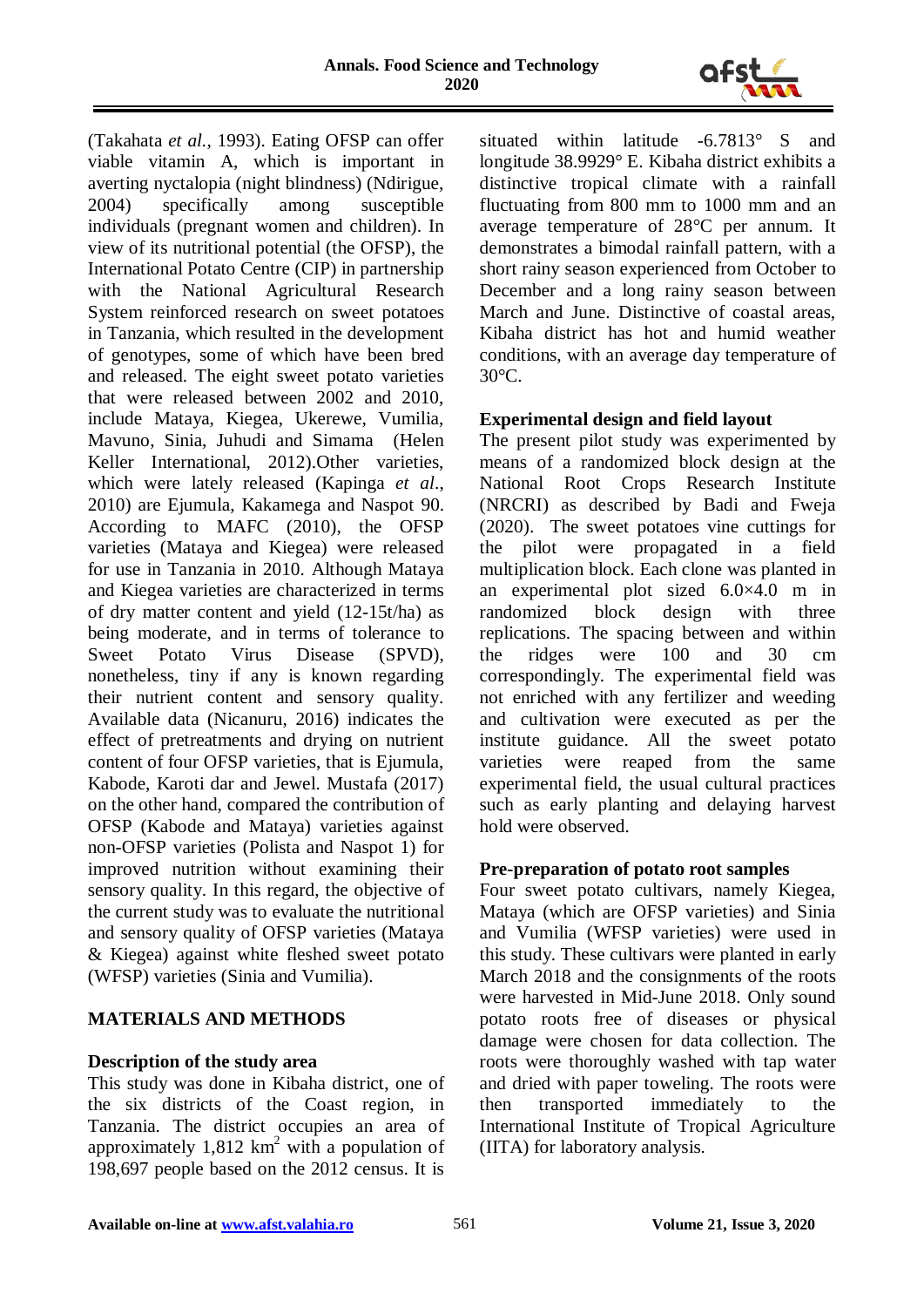

#### **Proximate Composition of OFSP and WFSP**

The cleaned sweet potatoes were skinned, sliced into small portions with knife. These processes were done hastily to escape enzymatic degradation. Grated samples were packed as 1 kg samples in plastic bags, sealed, coded and frozen at -20°C until analysis. Crude protein, crude fat, moisture content and ash content were quantified by AOAC (1995) techniques. The carbohydrate content was determined by difference (Carbohydrate = 100  $-$  (% fat + % protein + % moisture + % ash). Dry matter was computed based on moisture content according to Egan et al. (1981). All experimental processes were done at the IITA laboratory.

### **Sensory analysis**

Twenty (20) randomly drawn users of sweet potatoes at Maili moja ward market were trained to be panelist to analyse specific sensory characteristics (aroma, colour, texture and overall acceptability) in boiled OFSP (Mataya & Kiegea) and WFSP (Sinia and Vumilia) varieties. A 7-point Hedonic scale was employed for sensory analysis (Binbridge *et al*., 1996). The scale ranges from 6 to 0 where, 6 indicates like extremely, 5 indicate like very much, 4 indicate like much, 3 indicate neither like nor dislike, 2 indicate dislike much, 1 indicate dislike very much and 0 indicate dislike extremely. The sweet potato pieces for sensory analysis were steamed at 100°C for about 20 min and presented to the panelists within 15 min after steaming at a temperature between 50 and 65°C on plates coded with a random three digit number.

### **Data analysis**

SPSS (version 12.0 SPSS Inc, IL, USA) was used in the analysis of data. The analysis was accomplished using descriptive statistics and values presented as mean, standard deviation and percentage. Inferential statistics was done using ANOVA at the 5% level of least significance to determine any dissimilarities in the mean values between different sweet potato cultivars and the particular dissimilarities between pairs of means were separated by using Duncan's Multiple Range Test.

# **RESULTS AND DISCUSSIONS**

The results for proximate composition of both OFSP (Mataya & Kiegea) varieties and WFSP (Sinia & Vumilia) varieties are summarised in Table 1. The moisture content varied significantly (p< 0.05) between OFSP and WFSP varieties. Significant variations (p< 0.05) were also observed between WFSP cultivars (Sinia and Vumilia) but were insignificant ( $p > 0.05$ ) between OFSP cultivars (Kiegera and Mataya). The moisture contents recorded for both OFSP and WFSP varieties are however lower than those reported in previous studies (Wenkam, 1983) for fresh sweet potatoes (77.8%). Mustafa (2017) recorded the moisture content that varied between 61.07 -78.86% for OFSP cultivars (Kabode and Mataya) and WFSP cultivars (Naspot 1 and Polista). In the current study the moisture content ranged from62.56±0.02 - 72.10±0.25%.

| <b>Variety</b> |         | <b>Proximate parameters</b>   |                         |                              |                            |                         |                               |  |  |
|----------------|---------|-------------------------------|-------------------------|------------------------------|----------------------------|-------------------------|-------------------------------|--|--|
|                |         | Moisture                      | Protein                 | Fibres                       | Ash                        | Fat                     | Carbohydrat                   |  |  |
|                |         | (% )                          | $(N\times 6.25)$ g      | (g/100g)                     | (g)                        | (g)                     | e                             |  |  |
|                |         |                               |                         |                              |                            |                         | (g/100g)                      |  |  |
| <b>OFSP</b>    | Kiegea  | $72.10 \pm 0.25$ <sup>a</sup> | $0.91 \pm 0.02^a$       | $0.13 \pm 0.05^{\text{a}}$   | $0.44 \pm 0.02^{\text{a}}$ | $0.25 \pm 0.02^a$       | $26.27 \pm 0.46^a$            |  |  |
|                | Mataya  | $71.68 \pm 0.46^a$            | $0.81 \pm 0.02^b$       | $0.15 \pm 0.01^a$            | $0.41 \pm 0.02^b$          | $0.19 \pm 0.05^{\circ}$ | $27.31 \pm 0.50^{\circ}$      |  |  |
| <b>WFSP</b>    | Sinia   | $62.56 \pm 0.02^b$            | $0.80 \pm 0.01^{\circ}$ | $0.12 \pm 0.01^a$            | $0.41 \pm 0.01^{\rm b}$    | $0.21 \pm 0.01^{\circ}$ | $35.87 \pm 0.03$ <sup>c</sup> |  |  |
|                |         |                               |                         |                              |                            |                         |                               |  |  |
|                | Vumilia | $64.33 \pm 0.03$ <sup>c</sup> | $0.81 \pm 0.01^b$       | $0.12 \pm 0.01$ <sup>a</sup> | $0.39 \pm 0.02^b$          | $0.20 \pm 0.01^b$       | $34.12 \pm 0.01$ <sup>d</sup> |  |  |

**Table 1:** Proximate composition of Fresh OFSP and WFSP varieties

Values are means of triplicate experiments and values for the same nutrient in the same column with different superscript letters are significantly different at  $P < 0.05$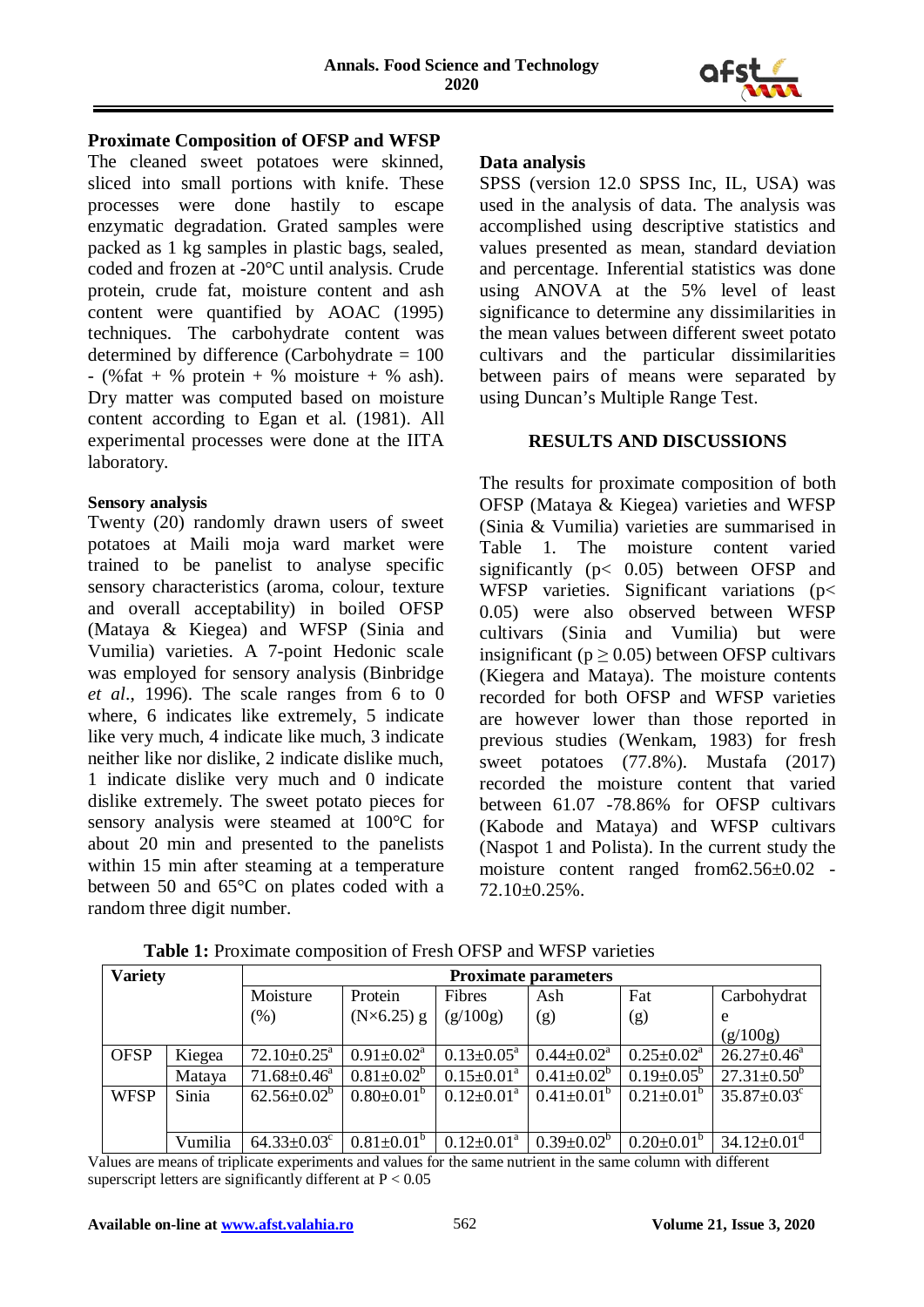

The variations in the moisture content among sweet potato varieties can be due to the differences in genetic composition, agroecological zones and agro-cultural practices. However, comparing with other roots and tubers, sweet potatoes have higher moisture contents and thus low dry matter content. The normal dry matter content of sweet potatoes is around 30%, but differs widely depending on variety, geographic area, climate, and amount of light, soil and cultivation practices. It has been reported (Woolfe, 1992) that the application of fertilizer significantly reduces the moisture content in sweet potatoes. However in the present study no fertilizer was applied, which implies the interplay of other factors. The low moisture content signifies high dry matter content and, thus, more carbohydrates and, consequently, higher energy content (Table 1).

Fat content results show significant variations  $(p < 0.05)$  between OFSP varieties (Mataya and Kiegea) and also between Kiegea cultivar and WFSP varieties. However the differences within WFSP varieties (Sinia and Vumilia) were insignificant ( $P < 0.05$ ). Like other roots and tubers, sweet potato is well recognized for its low-fat content. The results of fat contents were similar to those reported in other studies (Ishida *et al.,* 2000) which documented 0.2% to 0.33% fat contents. However the current values  $(0.19 - 0.25\%)$  were lower than those reported by Mustafa (2017) that varied from 0.29 to 9.66%.

Protein contents similarly demonstrated significant differences  $(p<0.05)$  between OFSP varieties (Mataya and Kiegea), but were insignificant (P  $\geq$  0.05) between WFSP varieties (Vumilia and Sinia). Significant differences ( $p \leq 0.05$ ) were also observed between OFSP varieties (Kiegea in particular) and WFSP varieties (Vumilia and Sinia). Nevertheless, the protein contents of the OFSP varieties (Mataya and Kiegea) were lower than those reported in previous studies (Senanayake *et al.,* 2013). Senanayake *et al.* (2013) recorded between 1.2 and 3.3% protein contents on dry weight basis in five varieties of sweet potato. Other literature (FAO, 2001) have indicated sweet potato to contain about 1.6% protein content. The deviation of the current results (0.80 – 0.91%) from available literature data could be due to genetical variations between varieties or clones

The crude ash content results between OFSP varieties (Mataya and Kiegea) recorded significant variations ( $p < 0.05$ ), however the differences were insignificant (P  $\geq$  0.05) between the WFSP varieties (Sinia and Vumilia). Furthermore, only crude ash content for Kiegea cultivar (an OFSP variety) varied significantly ( $p < 0.05$ ) with WFSP varieties (Sinia and Vumilia) but the variations were insignificant for Mataya (OFSP variety). The documented crude ash contents in the present study which range from 0.39±0.02 to 0.44±0.02% compares well with those reported for fresh sweet potato tubers by Ingabire and Vasanthakaalam (2011) which varied from between 0.40% to 0.44%. Mustafa (2017) reported the crude ash content of 0.69 - 1.50% which is higher than those reported in the present study.

The crude fibre contents results showed no significant (p<0.05) difference between OFSP and WFSP varieties. The current results on crude fibre content which ranged from  $0.12\pm0.01$  to  $0.15\pm0.01$  compares well with those obtained by Ingabire and Vasanthakaalam (2011) for Rwandan varieties that range from 0.11% to 0.14%. Nonetheless the present results on crude fibre content were lower than those reported by Senanayake et al. (2013) which varied from 2.1 to 13.6 % on dry matter basis. Mustafa (2017) similarly recorded much higher crude fibre contents (4.02 -9.09%) than those documented in the present study. This difference may be attributed to genetical and cultivar differences and / or environmental conditions. Dietary fibre is indicated to reduce the incidences of colon cancer, diabetes, heart diseases and certain digestive diseases (Ingabire and Vasanthakaalam, 2011).

Carbohydrate content varied from 26.27±0.46 to 35.87±0.03% and registered significant variations  $(p<0.05)$  between varieties (OFSP and WFSP) and between cultivars of the same variety. A previous study (Wenkam, 1983)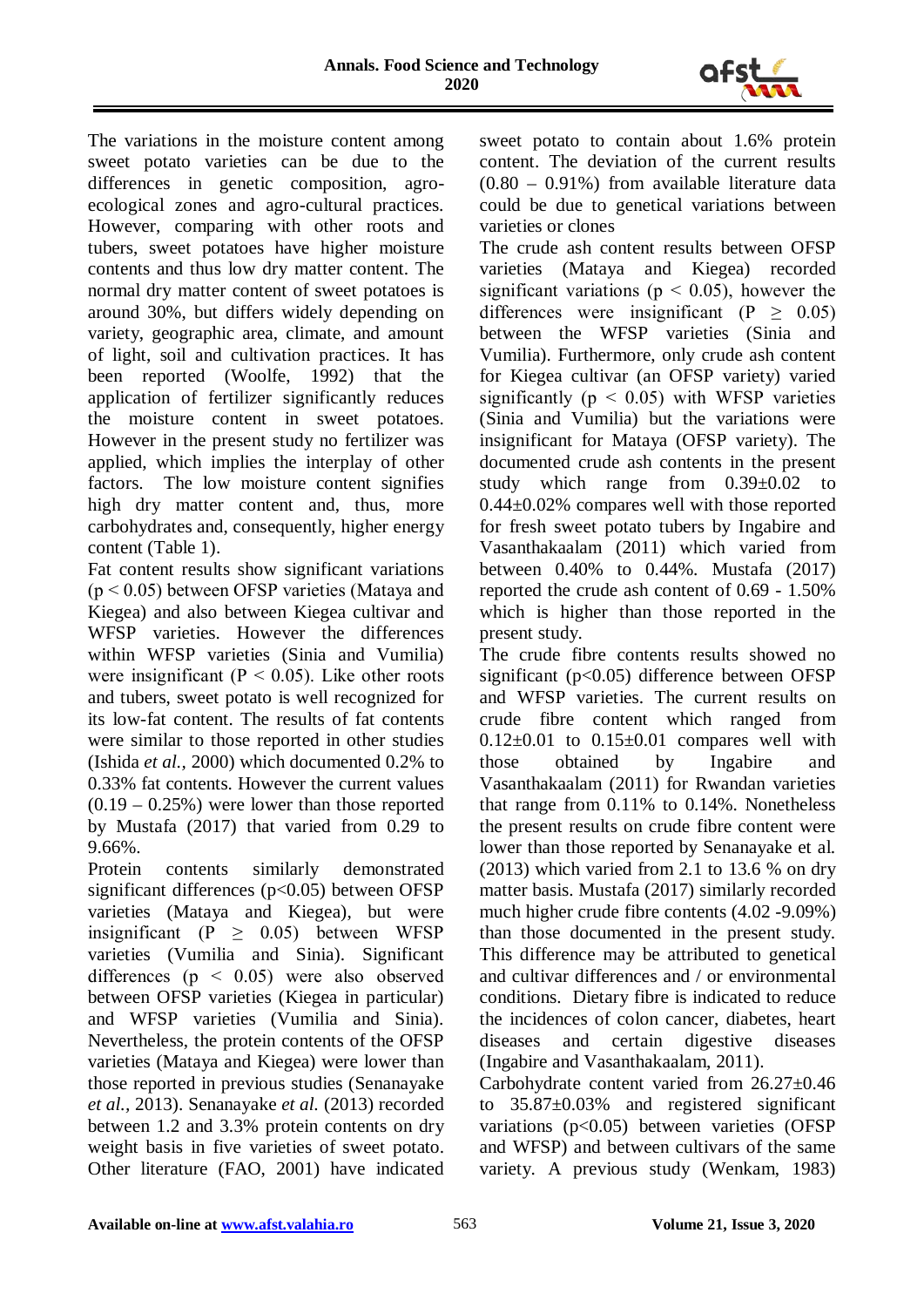

indicated fresh sweet potato had 27% carbohydrate content whereas FAO (2001) reported 28% carbohydrate content for fresh samples. Those earlier results compare well with the results of the present study in particular OFSP varieties but are lower than those recorded for WFSP varieties. On the other hand, the current result indicates higher carbohydrate content than reported earlier by Mustafa (2017) varying from 8.72 to 23.56%. The observed differences could be attributed to the variety and maturity stage of the same (Mustafa, 2017).

# **Sensory quality of WFSP and OFSP varieties**

The results in Table 2 shows the sensory evaluation results for WFSP varieties (Vumilia and Sinia) and OFSP varieties (Kiegea and Mataya) which was done by using a 7 point hedonic scale method.

Sensory evaluation of the OFSP varieties was conducted alongside the WFSP varieties (Table 2) in order to evaluate their acceptability. Four attributes were evaluated including colour, texture, aroma and the overall acceptability. The results indicate that OFSP varieties

(Kiegea and Mataya) ranked higher in terms of colour and aroma with Kiegea variety leading in either cases. OFSP varieties (Kiegea and Mataya) developed a deep orange colour in the course of boiling which could possibly explain its superiority in colour. However, in terms of texture the OFSP varieties (Kiegea and Mataya) ranked lower with Kiegea cultivar ranking last. On the other hand, the WFSP varieties (Sinia and vumilia) ranked first and second respectively in terms of texture. The predominance of WFSP varieties in texture score over OFSP varieties could be associated with low moisture content and high starch content (Table 1). According to Amare (2016) the texture of a potato differs during thermal processing because of the breakdown of the reinforcing cellular martial. In his work using two temperature regimes (95°C and 96°C) and three potato cultivars (Salome, Ditta and Asterix) gave an impression that an optimal temperature time combination for specific cultivar provides better quality in terms of hardness, mealiness and total appearance which was the case for Salome potatoes compared to Ditta and Asterix cultivars at 95°C.

| <b>Attribute</b> | <b>Varieties</b> |         | <b>Mean</b> ±SD         | Rank           | p-value |
|------------------|------------------|---------|-------------------------|----------------|---------|
|                  |                  |         |                         |                |         |
| Color            | <b>OFSP</b>      | Kiegea  | $5.35^{\circ}$ ±0.75    | 1              |         |
|                  |                  | Mataya  | $5.30^{\circ}$ ±0.57    | $\overline{2}$ | 0.00    |
|                  | <b>WFSP</b>      | Sinia   | $1.45^b \pm 1.19$       | $\overline{4}$ |         |
|                  |                  | Vumilia | $3.30^{\circ} \pm 1.17$ | 3              |         |
|                  |                  |         |                         |                |         |
| Texture          | <b>OFSP</b>      | Kiegea  | $2.85^a \pm 1.09$       | $\overline{4}$ |         |
|                  |                  | Mataya  | $3.25^a \pm 1.25$       | 3              | 0.00    |
|                  | <b>WFSP</b>      | Sinia   | $4.75^b \pm 0.97$       |                |         |
|                  |                  | Vumilia | $4.60^b \pm 1.14$       | $\overline{2}$ |         |
|                  |                  |         |                         |                |         |
| Aroma            | <b>OFSP</b>      | Kiegea  | $3.30^{\circ}$ ±0.92    | 1              |         |
|                  |                  | Mataya  | $2.90^a \pm 0.97$       | $\overline{2}$ | 0.00    |
|                  | <b>WFSP</b>      | Sinia   | $1.70^b \pm 1.03$       | 3              |         |
|                  |                  | Vumilia | $2.40^b \pm 0.88$       | $\overline{4}$ |         |
|                  |                  |         |                         |                |         |
| Overall          | <b>OFSP</b>      | Kiegea  | $4.05^a \pm 1.00$       | $\overline{2}$ |         |
| acceptability    |                  | Mataya  | $3.65^a \pm 1.14$       | 3              | 0.00    |
|                  | <b>WFSP</b>      | Sinia   | $2.65^b \pm 1.14$       | $\overline{4}$ |         |
|                  |                  | Vumilia | $4.15^a \pm 0.81$       | 1              |         |

**Table 2:** Sensory quality of WFSP and OFSP varieties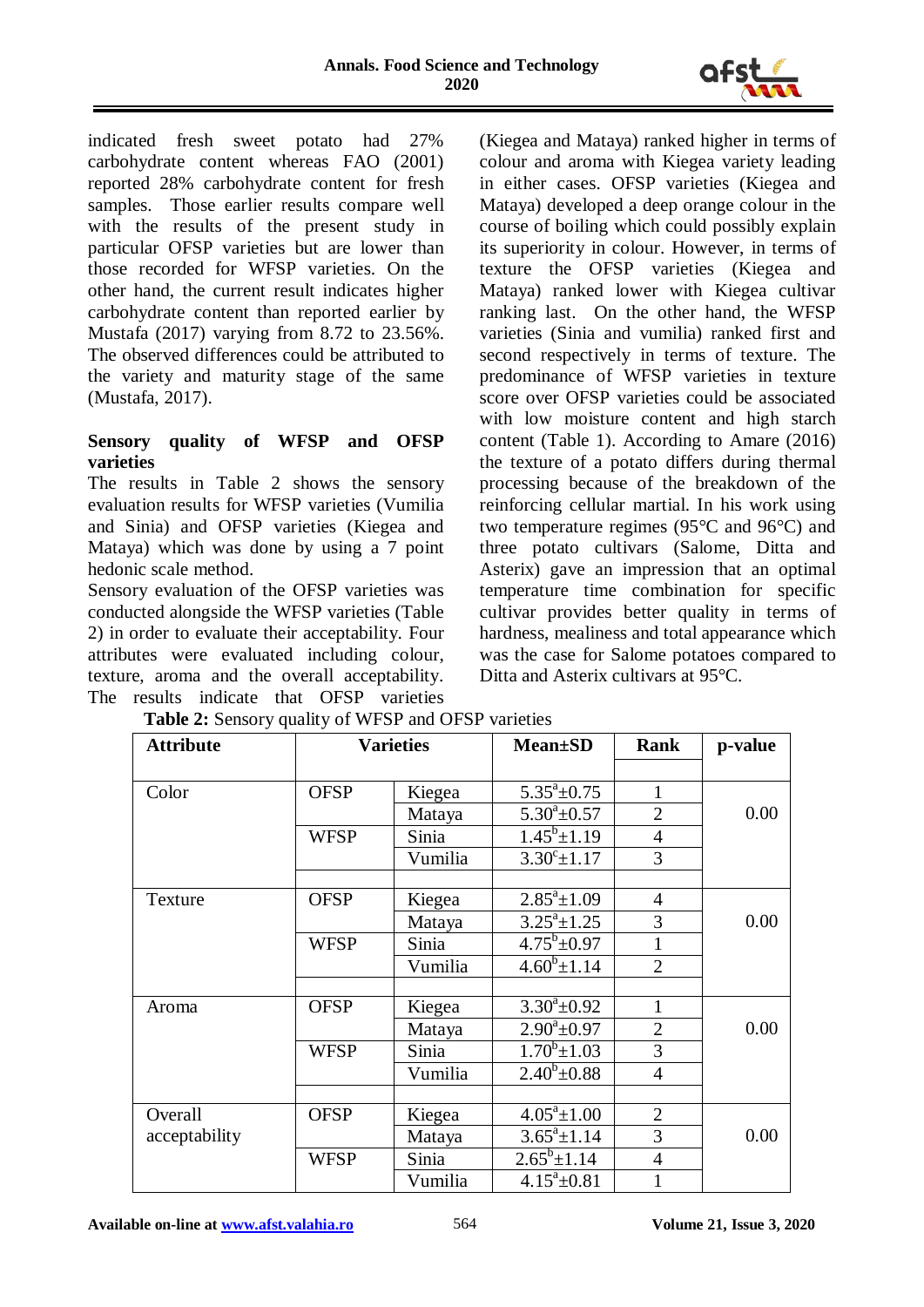

The three cultivars had no significant differences in the dry matter and the ash contents implying the textural difference could be due to other factors. Nonetheless other studies have indicated a correlation between dry matter content, sensory perceived texture characteristics and the starch content (Van Dijk, *et al.,* 2002). Romanoa *et al.* (2018) also reported that dry matter, gelatinization of starch and removal of moisture influences sensory attributes in particular textural properties. The orange colour which developed in OFSP varieties (Kiegea and Mataya) during boiling could explain their high score in colour evaluation. In all four sensory attributes the results indicate significant differences (P < 0.05) between OFSP and WFSP varieties but the differences were insignificant  $(P > 0.05)$ between OFSP cultivars. In terms of overall acceptability, Vumilia (WFSP variety) ranked first and Sinia (OFSP variety) ranked last. Generally the ranking was in the following descending order: Vumilia > Kiegea > Mataya > Sinia. The differences in the overall acceptability was similarly significant  $(P <$ 0.05) between Sinia and other cultivars but were insignificant ( $P \ge 0.05$ ) between the first three leading varieties (Vumilia, Kiegea and Mataya). According to van Oirschot et al. (2003) the differences between sweet potato cultivars in sensory characteristics are mainly determined by textural components. Vumilia had the highest textural score among the four cultivars. The findings by Oyunga *et al.* (2015) on sensory evaluation of OFSP varieties (Kabode and Vita) against a local variety indicated that the overall acceptability of the local variety was higher than that of OFSP varieties. In the present study one of the two local WFSP varieties (Vumilia) had the highest overall acceptability score while the other had the lowest overall acceptability score. The findings of previous studies (Kapinga *et al.*, 2003) described firmness as an indicator of high dry matter content which is a preferred sweet potato root quality. This could partly explain the overall acceptability of Vumilia variety which had  $34.12\pm0.01$  g/100g carbohydrate content compared to 26.27±0.46

 $g/100g$  and  $27.31\pm0.50$   $g/100g$  of Kiegea and Mataya respectively but was lower than Sinia which had  $35.87 \pm 0.03$  g/100g carbohydrate content suggesting an interplay of other factors as well. The OFSP cultivars have often been rated poorly regarding finger-feel firmness (Leksrisompong *et al.,* 2012) probably due to their generally, low dry matter (20 to 24%) contents (Tomlins *et al.,* 2012; Vimala *et al.,* 2013). OFSP varieties (Kiegea and Mataya) ranked second and third respectively, in the present study in terms of overall acceptability. This implies the potential of OFSP varieties and possible acceptability due to their superior colour and aroma as well as richness in β-carotene, a precursor for vitamin A.

# **CONCLUSIONS**

This study aimed at evaluating the nutritional and sensory quality of released orange fleshed sweet potato varieties. The proximate compositions results showed significantly difference (p<0.05) between varieties in moisture content, fat, protein, crude ash content, dry matter content, and carbohydrates except fibre contents. The observed difference could be due to genitical variations, geographic area, climate, and amount of light, soil and cultivation practices

The sensory analysis indicates significant differences ( $p$ < 0.05) in all attributes between OFSP varieties (Kiegea and Mataya) and WFSP varieties (Vumilia and Sinia) but were insignificant (P  $\geq$  0.05) between OFSP cultivars. OFSP varieties were superior in both colour and aroma whereas WFSP varieties were superior in texture. In terms of overall acceptability WFSP varieties, Vumilia ranked first and Sinia ranked last. The overall ranking was in the following descending order: Vumilia > Kiegea >Mataya > Sinia. The differences in the overall acceptability was similarly significant ( $P < 0.05$ ) between Sinia and the other three varieties but was insignificant ( $P >$ 0.05) among the first three leading varieties (Vumilia, Kiegea and Mataya). The results generally signify the nutritional potential of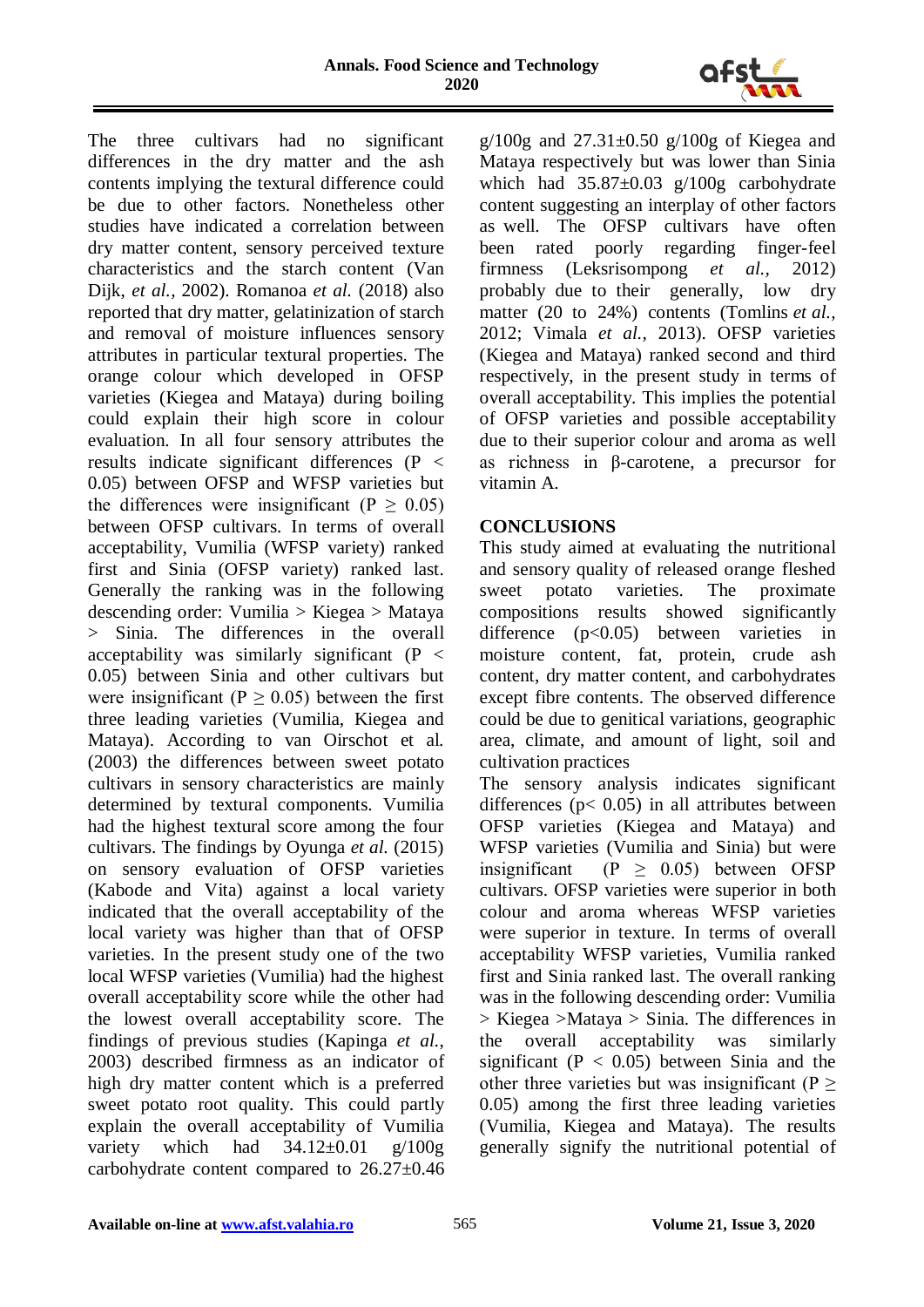

OFSP varieties and their acceptance by the consumers.

# **Acknowledgements**

The authors acknowledges for the support provided by the National Root Crops Research Institute (NRCRI) in the field experiment and the International Institute of Tropical Agriculture (IITA) for provision of laboratory facilities for laboratory analysis.

### **REFERENCES**

- [1]. Amare, A. (2016). Analysis of sensory and texture properties of three potato cultivars<br>boiled to different thermal center boiled to different thermal center temperatures. Lund Institute of Technology, Department of Food Technology, Engineering and Nutrition, LTH, Lund University Lund, Sweden
- [2]. A.O.A.C., (1995). Official Methods of Analysis, 16th ed. Association of official analytical chemists. Washington, D.C., U.S.A.
- [3]. Badi M. B and Fweja, L. W.T (2020). Evaluation of the Potential of Freshly Bred Orange-Fleshed Sweet Potato Varieties in Combating Vitamin A Deficiency. Tanzania Journal of Science*,* 46(1): 1-8, 2020
- [4]. Bainbridge Z, Tomlins K, Willings K, Westby, A. (1996). Methods for assessing quality characteristics of non-grain starch staple. Part 4 advanced methods. National Resources Institute. University of Greenwich, UK ISBN 0-85954-400-1:43- 79.
- [5]. Egan, H, Kirk, K.R., Sawyer, S. (1981). Pearson's Chemical Analysis of Food, 8th ed. Churchill Livingstone Edinburgh, London. New York. 591pp.
- [6]. F.A.O, (2001). Improving nutrition through home gardening: Nutrition Programmes Service Food and Nutrition Division. Rome: FAO.
- [7]. Helen Keller International (HKI) (2012). Orange-fleshed Sweet Potato: Situation Analysis and Needs Assessment: Tanzania Report, Dar es Salaam: Helen Keller International Tanzania
- [8]. Ingabire, M.R., Vasanthakaalam, H. (2011). Comparison of the Nutrient composition of four sweet potato varietiescultivated in Rwanda. American Journal of Food and Nutrition, 1: 34 - 38.
- [9]. Ishida, H, Suzuno, H, Sugiyama, N, Innami, S, Tadokoro, T, Maekawa, A. (2000). Nutritive evaluation on chemical components of leaves stalks and stems of sweet potatoes (*Ipomoea batatas poir*.). Food Chemistry*,* 68: 359 - 367
- [10]. Kapinga, R, Lemaga, B, Ewell, P, Zhang, D, Tumwegamiire, S, Agili S, Nsumba, J. (2010). Increased promotion and evaluation of high β carotene sweetpotato as part of the food based approaches to combat Vitamin A deficiency in sub-Saharan Africa (SSA). International Potato Center (CIP) and PRAPACE.
- [11]. Kapinga, R, Jeremiah, S, Rwiza, E, Rees, D. (2003). Farmer criteria for selection of sweet potato varieties. Sweet potato postharvest assessment: Experiences from East Africa. Chapman, pp. 9-21
- [12]. Kapinga, R, Zhang, D, Lemaga, B, Andrade, M, Mwanga, R, Laurie, S, Ndoho P, Kanju, E. (2007). Sweet potato crop improvement in sub-Saharan Africa and future challenges. Proceedings of the 13th ISTRC Symposium. Pp. 82 - 94
- [13]. Leksrisompong, P, Whitson, M, Truong, V. D, Drake, M. (2012). Sensory attributes and consumer acceptance of sweet potato cultivars with varying colours. J. Sensory Stud. 27(1): 59 - 69
- [14]. Low, J, Ball, A, Magezi, S, Njoku, J, Mwanga, R, Andrade, M, Tomlins, K, Dove, R, van Mourik, T. (2017). Sweet Potato Development and Delivery in Sub-Saharan Africa. African Journal of Food Agriculture and Nutrition Development. 17(2): 11955-11972
- [15]. Low, J, Arimond, M, Osman, N. (2007). A food-based approach introducing orangefleshed sweet potatoes increased vitamin A intake and serum retinol concentrations in young children in rural Mozambique. The Journal of Nutrition. 137(5):1320 - 1327.